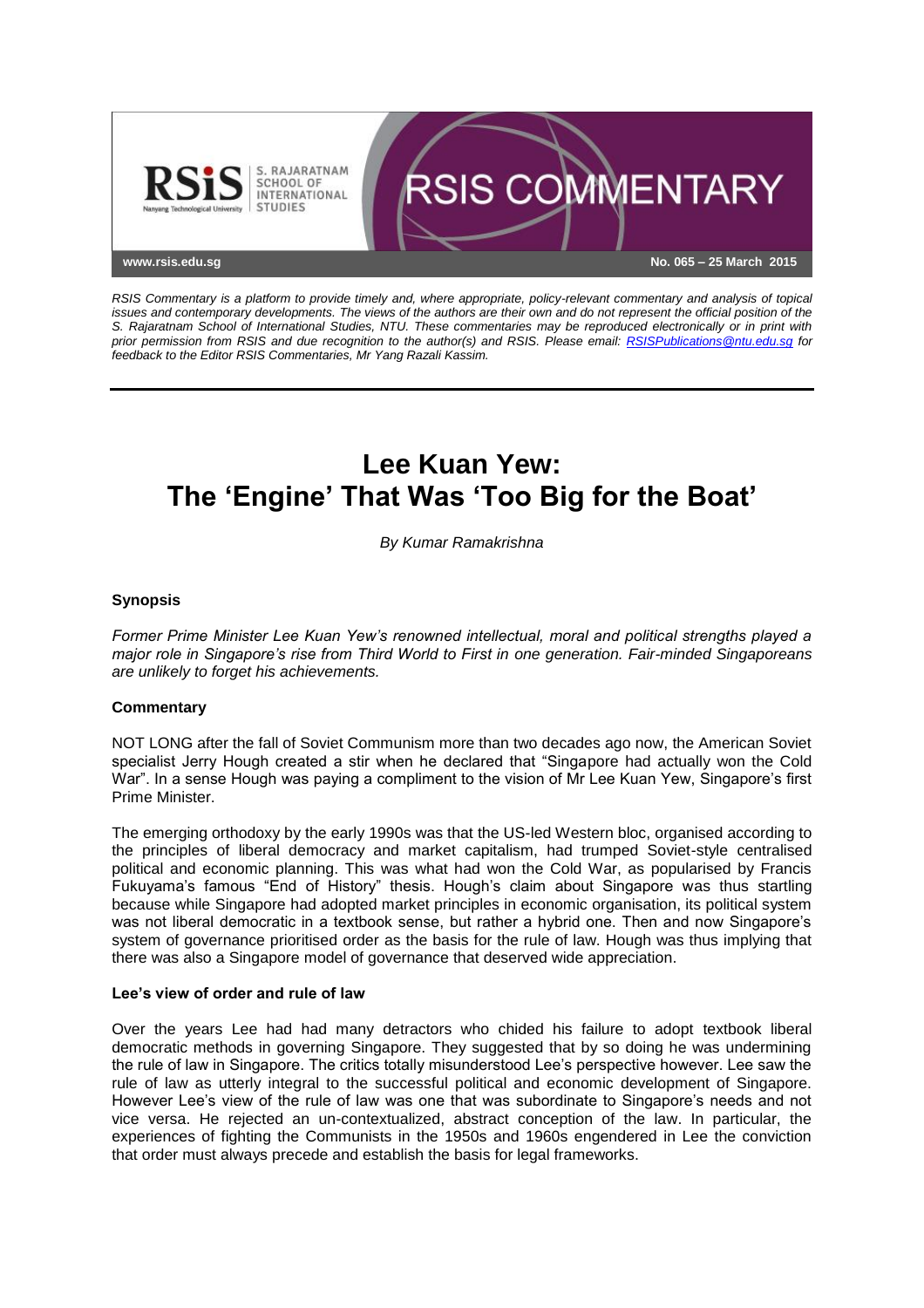In a speech to the University of Singapore Law Society on 18 January 1962, Lee argued that while in "a settled and established society, law appears to be a precursor of order" in emerging ones wracked by violence and subversion the reverse was often the case: "without order, the operation of law is impossible''. At the time of this speech the Cold War was at its height and Singapore and Malaya were very much a frontline in the ideological and geopolitical conflict between the Eastern and Western blocs.

It was with this wider backdrop in mind that Lee added that the "realities of the sociological and political milieu in Malaya and of the world of 1962 are that if you allow these shibboleths of 'law and order' to be uttered out of context" and without reference to "the actual social and political conditions we are in", disaster may strike, simply because in "the last analysis if the state disintegrates then the rules of all laws must vanish".

### **Lee's life mission: Fighting society's entropy**

Years later, an insightful journalist suggested that to understand Lee Kuan Yew's approach to governance, one must first appreciate how he had devoted his entire political career to fighting the "entropy" – the decay – of a society and its politics. This was something he had had first-hand experience with during his twilight struggles with the powerful, often violent Communist United Front in the Singapore of the 1950s and early 1960s.

For Lee, the lesson from that struggle – quite clearly the defining experience that shaped his entire outlook on politics and governance – was clear: Singapore needed order as the wellspring of everything else – including especially the economic security that a polyglot, immigrant, multiracial society needed as an initial basis for glueing its disparate elements together.

Lee's ability to instinctively grasp - through the "fog" of both the internal political upheaval of the struggle with the Communists as well as the external instability of *Konfrontasi* of the 1960s – that political order and economic growth were the sine qua non of Singapore's survival, was important. It was arguably one aspect of what the renowned 19th century Prussian military philosopher Carl von Clausewitz called *coup d'oeil* – "the rapid discovery of a truth which to the ordinary mind is either not visible at all or only becomes so after long examination and reflection". Lee's uncanny ability to dissect a complex situation under stress and chart a path forward was a measure of his *coup d'oeil*.

But there is another aspect to *coup d'oeil* that is equally important and which Lee possessed in abundance: the "resolution" to overcome "the torments of doubt" and follow through despite the uncertainties expressed by all and sundry. In this respect, many commentators have noted Lee's forcefulness in pursuing courses of action that were often seen as controversial and unpopular. Clear examples are the restrictions on foreign newspapers deemed to have interfered in Singapore's domestic politics; unfettered religious proselytisation; family planning policies that some deemed promoted elitism; and of course defamation suits against those opponents whom Lee felt had impugned the political credibility he needed to govern optimally.

#### **Singapore's political viability paramount**

What arguably tied all these various elements together, regardless of one's sentiments about them, was one overriding consideration: Singapore's continued political viability and prosperity. Lee consistently counseled resolute, eternal vigilance. This was the only stance he believed made sense in light of how the globalised nature of Singapore's economy and polity rendered the country inescapably exposed to global and regional perturbations.

A third element of the *coup d'oeil* that Lee appeared to possess was "presence of mind" – or the innate capacity to surmount the "unexpected" and pursue one's aim to a successful conclusion. Make no mistake: Lee could certainly be pretty Machiavellian in his machinations with his political opponents in pursuit of his agendas. In July 1965, a mere month before Separation from Malaysia, *Life* magazine – quoting an unnamed "British high official in Singapore" – somewhat inelegantly described Lee as "the most brilliant man around, albeit just a bit of a thug".

But one must keep things in perspective: in an era when global Communism was elsewhere on the